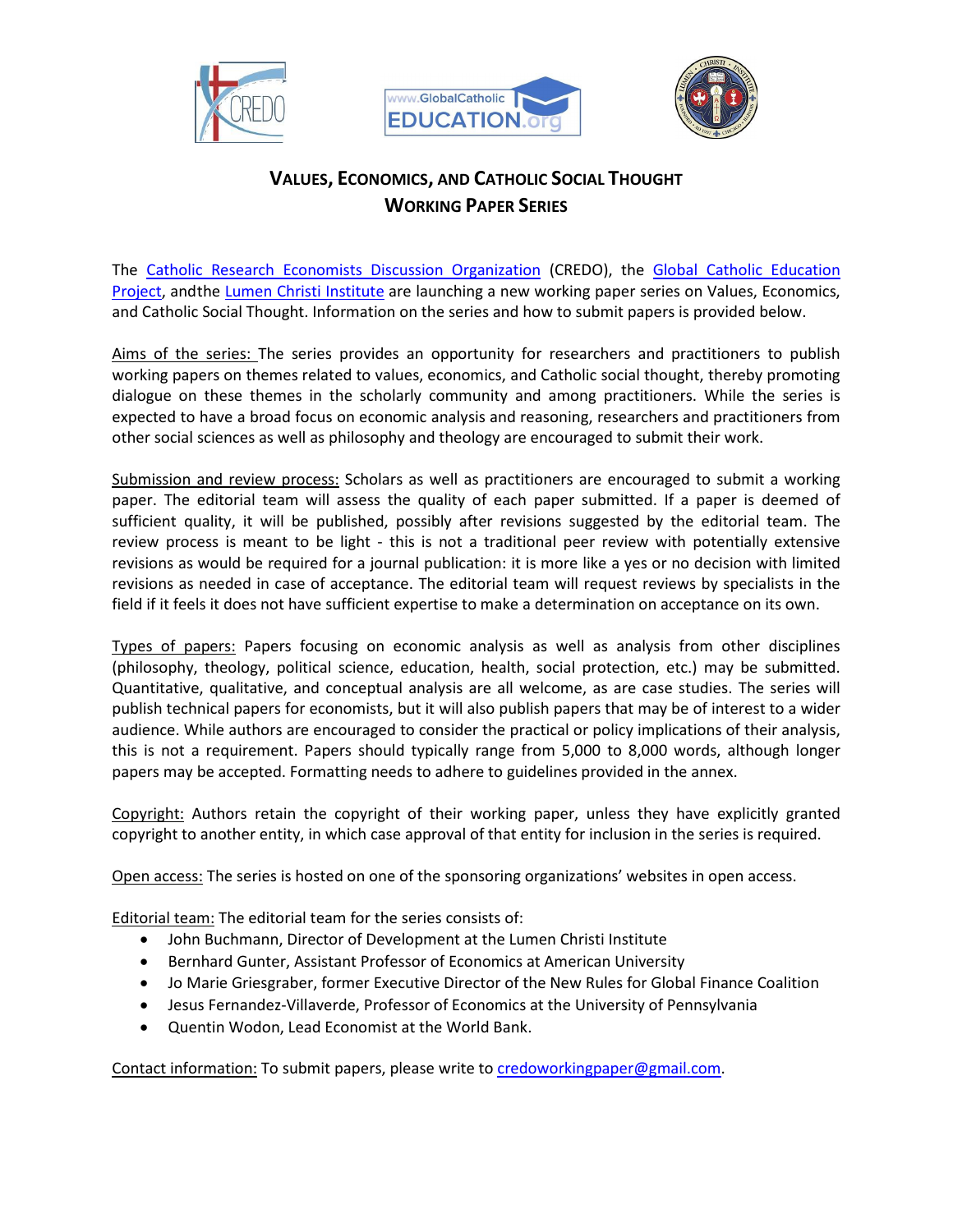





## **Annex: Submission Checklist and Formatting Guidelines**[1](#page-1-0)

Please send submissions as pdf files and ensure that you follow the guidelines below:

- Your submission includes an abstract (max. 500 words) and keywords.
- All materials are included in a single file figures and tables within the text, not at the end.
- One author is designated as the corresponding author with contact details (e-mail address).
- Divide the article into clearly defined sections.
- Check your manuscript for typos and grammar.
- All references mentioned in the Reference List are cited in the text, and vice versa.
- Permission has been obtained for use of copyrighted material from other sources.
- A brief competing interests statement is provided, even if there are no competing interests.
- In your email for the submission, feel free to suggest up to three potential reviewers.
- You follow the style guidelines provided below.

Style guidelines:

- Paper size: letter (US).
- Margins: 1 inch (top, bottom, left, right).
- Line spacing: 1.5.
- Font: Calibri 11 for main text, Calibri 12 for title in bold.
- The first page includes the title (centered), the authors (centered, affiliations in footnotes), the abstract, and keywords (minimum 3, maximum 5). The paper's introduction starts on page 2.
- Use section numbers (such as: 1. Introduction; 2. Data and Methodology; 3. Results, etc.)
- Each citation in the body of the paper should include only the last name or names of the author(s) and the year of publication. If the citation includes three authors or fewer, list all authors by their last names. If the citation includes more than three authors, then it should appear under just the first author's last name and "et al." followed by the year.

References: Follow the referencing style used by the American Psychological Association. References should be arranged first alphabetically and then further sorted chronologically if necessary. More than one reference from the same author(s) in the same year must be identified by the letters 'a', 'b', 'c', etc., placed after the year of publication.

## Examples:

Reference to a journal publication:

Van der Geer, J., Hanraads, J. A. J., & Lupton, R. A. (2010). The art of writing a scientific article. *Journal of Scientific Communications*, 51-59. https://doi.org/10.1016/j.sc.2010.00372.

Reference to a journal publication with an article number:

Van der Geer, J., Hanraads, J. A. J., & Lupton, R. A. (2018). The art of writing a scientific article. *Heliyon*, Article e00205. https://doi.org/10.1016/j.heliyon.2018.e00205.

Reference to a book:

<span id="page-1-0"></span><sup>1</sup> Adapted mostly from *World Development.*